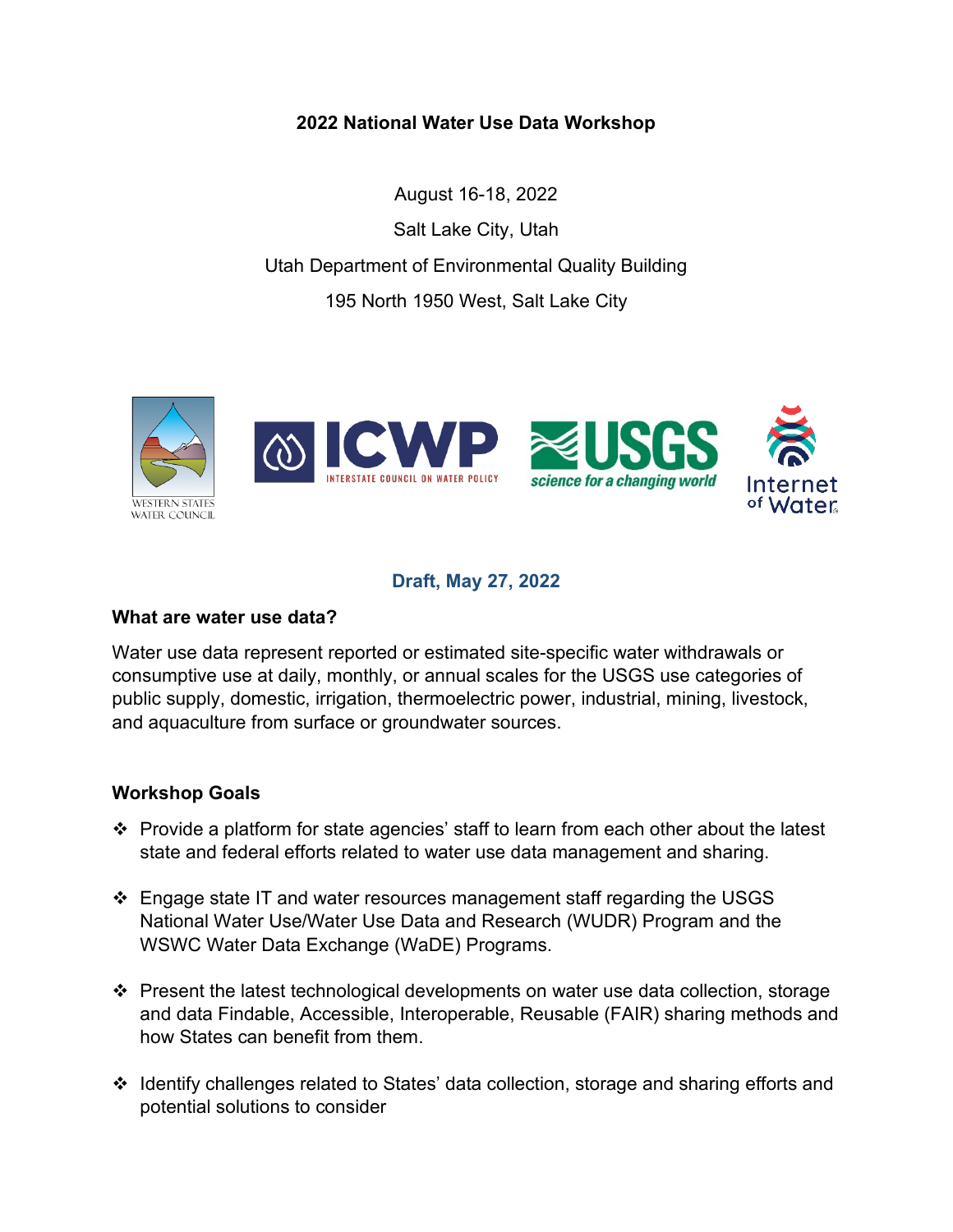Share strategies for enhanced data quality assurance and quality control.

### **Focus Areas**

- Programs or initiatives related to improving FAIR data collection, sharing, and access
- Historic annual/monthly/weekly/daily site-specific water withdrawals and use data reporting and sharing efforts.
- Data gaps and ways that have been developed to fill them. Present on metadata for water use information.

# **Tentative Agenda**

# **Day 1 - Tuesday, August 16, 2022 (12:30 – 5:00 pm)**

- 12:30 pm: **Workshop registration and refreshments**
- 1:00-2:15 pm: **Welcoming remarks/talks**
	- $\checkmark$  WSWC, ICWP, USGS, and Internet of Water remarks
	- $\checkmark$  Federal legislation update: Water Data Act
	- USGS Water Use Vision
	- $\checkmark$  Water Data Exchange (WaDE) Program Water Use Data Sharing Efforts

#### • 2:15-3:00 pm: **Regional and National Efforts**

- $\checkmark$  Bureau of Reclamation water use models update
- $\checkmark$  Internet of Water Geoconnex update
- $\checkmark$  OpenET Update

#### **3:00-3:30 pm: Afternoon refreshment break**

- **3:30-4:15 Initiatives related to improving data collection, sharing, and access**
	- $\checkmark$  California AB 1755 Open Water Data Sharing
	- $\checkmark$  New Mexico Water Data Initiative
	- $\checkmark$  Oregon Water Data Initiative
- 4:15-4:45 pm: WUDR grants feedback, discussion, and lessons learned Discussion on the obstacles/ perceived or real problems on getting WUDR grants. Regional grant idea - strategy. Get the conversation going about having multiple states applying for a regional WUDR grant.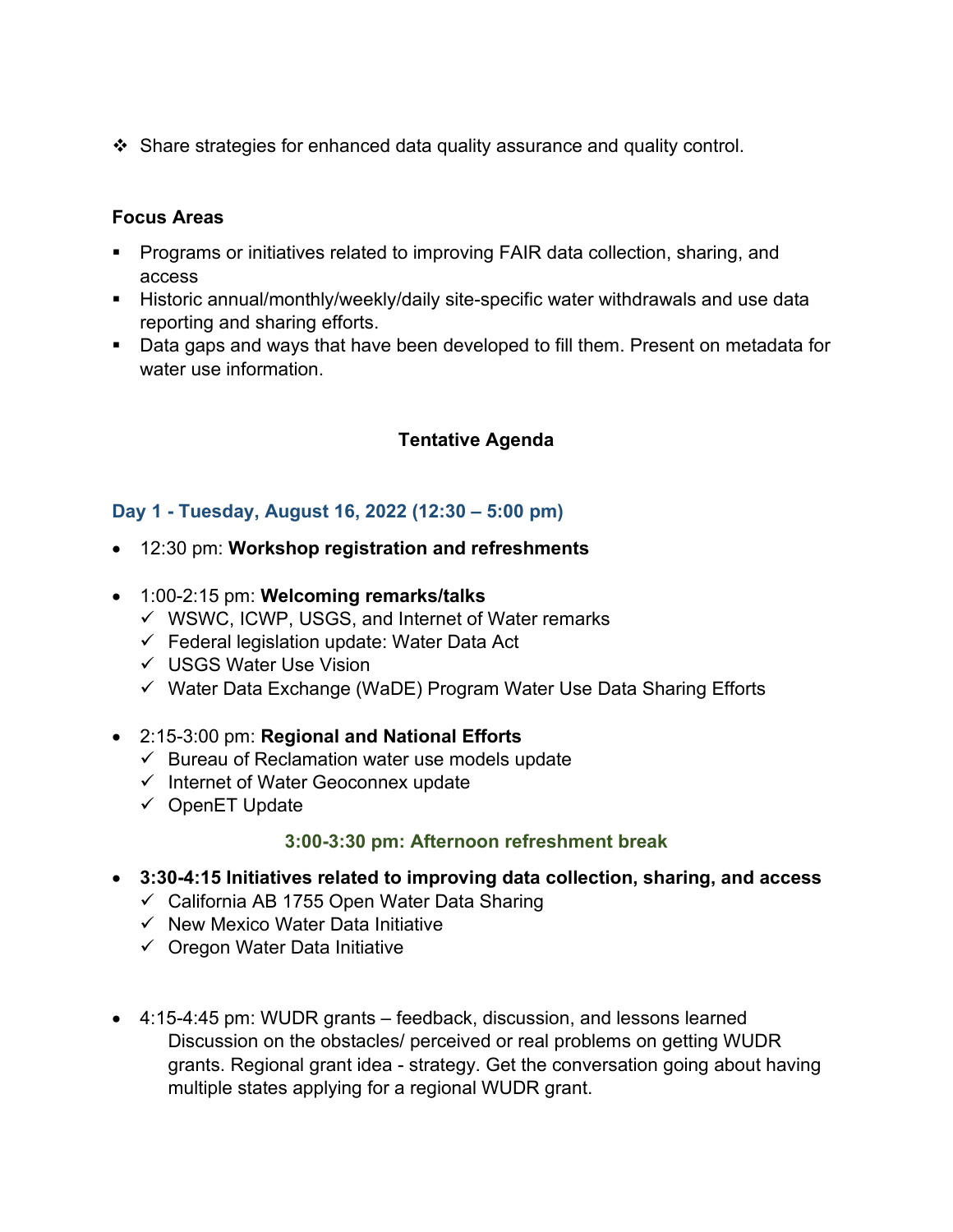• 4:45 pm: Wrap Up and adjourn

# **6:00 pm Organizers' dinner?**

# **Day 2: Wednesday, August 17, 2022 (08:30 am – 5:00 pm)**

- 8:30 am: Recap prior day and refreshments
- 9:00 to 10:15 am: **Data Sharing Efforts**
- $\checkmark$  WSWC Report on Sates Capabilities + summarize/present insights
- $\checkmark$  Nebraska: Real-time groundwater management with Big Data and the Internet of Things: Examples from the Twin Platte Natural Resources District Water Data Program
- $\checkmark$  New Jersey Water Data Sharing
- $\checkmark$  Texas Water Data Hub

### **10:15-10:45 am: Morning refreshment break**

- 10:45 am 12:00 pm: **Data Sharing Efforts** (a theme TBD)
	- $\checkmark$  Utah Data Sharing efforts (Invited)
	- $\checkmark$  Alaska Data Sharing efforts (Invited)
	- $\checkmark$  New Mexico Data Sharing efforts (Invited)
	- $\checkmark$  Wyoming Data Sharing efforts (Invited)
	- $\checkmark$  Idaho Data Sharing efforts (Invited)

# **12:00 – 1:30 pm Lunch (On Your Own)**

- 1:30 2:45 pm: **Data Sharing Efforts** (a theme TBD)
	- $\checkmark$  Nebraska Data Sharing efforts (Invited)
	- $\checkmark$  Arizona Data Sharing efforts (Invited)
	- $\checkmark$  Nevada Data Sharing efforts (Invited)
	- $\checkmark$  Alabama Data Sharing efforts (Invited)
	- $\checkmark$  Kansas Data Sharing Efforts (Invited)

# **2:45 – 3:15 pm Afternoon refreshment break**

- 3:15 4:00 pm **Data Sharing Efforts** (a theme TBD)
	- $\checkmark$  Pennsylvania Data Sharing efforts (Invited)
	- $\checkmark$  Virginia Data Sharing efforts (Invited)
	- $\checkmark$  Vermont Data Sharing efforts (Invited)
	- $\checkmark$  Washington Data Sharing efforts (Invited)
	- $\checkmark$  Colorado Data Sharing efforts (Invited)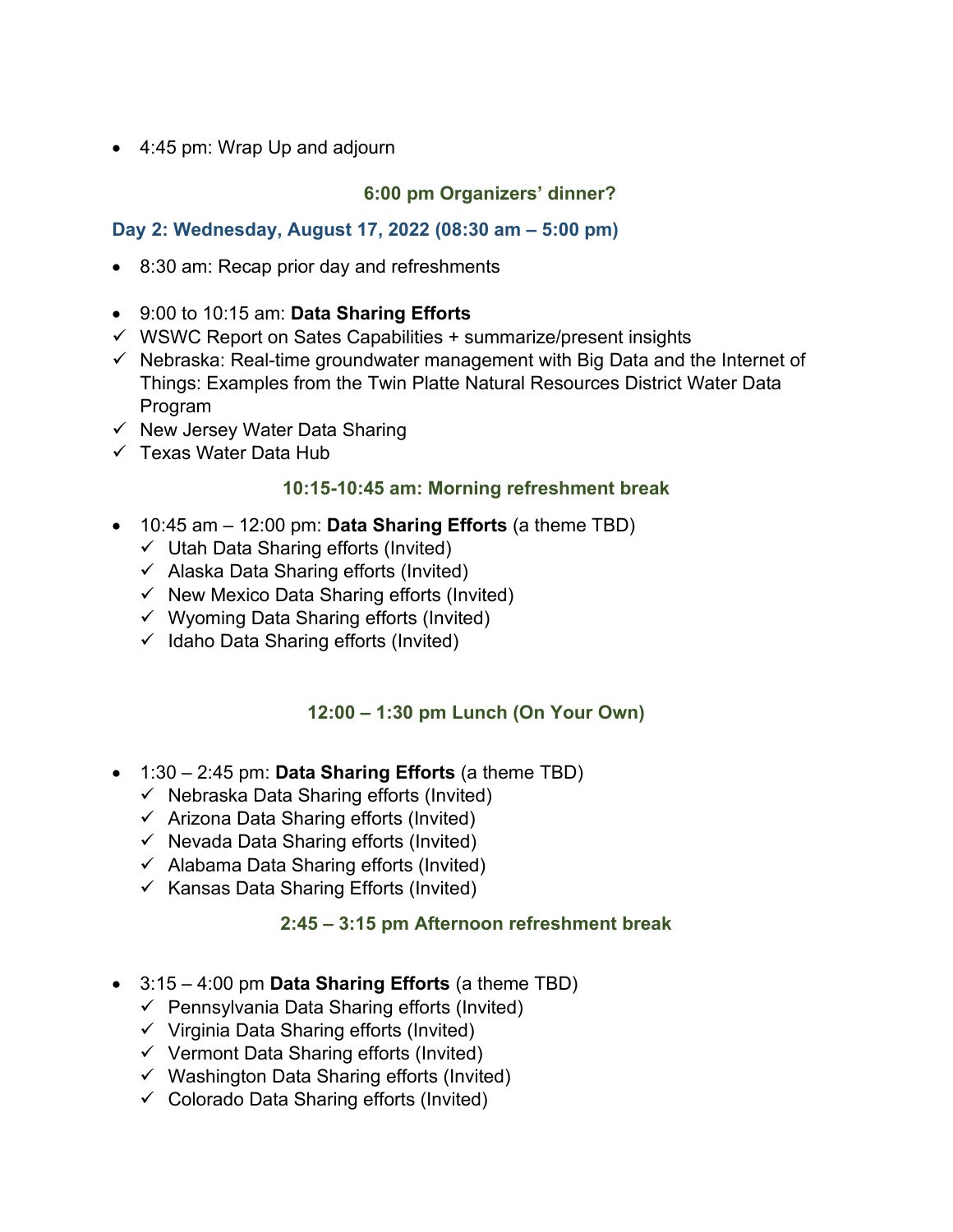### **4:00 – 4:45 pm Short break out session**

- What are ways that have improved capability tools/databases/API to share water data?
- 4:45 pm: Wrap Up and Adjourn

# **6:00 pm: Dinner at Red Iguana [in-lieu of a social event\(](https://www.abc4.com/news/local-news/giant-red-iguana-unveiled-in-salt-lake-city/848648077/)?)**

### **Day 3: Thursday, August 18, 2022 (08:30 am -12:30 pm)**

- 8:30 am: Recap prior day and refreshments
- 9:00 to 9:50 am: **Data Sharing Efforts** (a theme TBD)
	- $\checkmark$  Indiana Data Sharing efforts (Invited)
	- $\checkmark$  Missouri Data Sharing efforts (Invited)
	- $\checkmark$  Montana Data Sharing efforts (Invited)
	- $\checkmark$  Oklahoma Data Sharing efforts (Invited)
- 10:00-11:30 am: Breakout sessions 4 or 5 groups + **Short break and refreshments**
- 11:30-12:00 pm: Breakout Session Reporting about 5-10 min each
- 12:15 pm: Wrap Up and Adjourn

#### **Questions to consider answering during the talks and breakout sessions**

- 1. What are ways that have improved capability tools/databases/API to share water data?
- 2. What data related assessments (QA/QC) do you use such as identification of gaps, ways/tools for evaluating data, analysis to identify outliers or overcome data latency issues?
- 3. What are the challenges in getting the data you need to meet your water rights regulatory needs, water planning and other obligations? Do you have adequate information/data on surface/groundwater uses to make more informed decisions that are not here now? If not, do you have plans for a solution to those challenges? **What data are missing now?**
- 4. What metadata is needed, critical attributes for ensuring best use of data? What attributes of data are attainable, what can we add to a list for assessing accuracy or